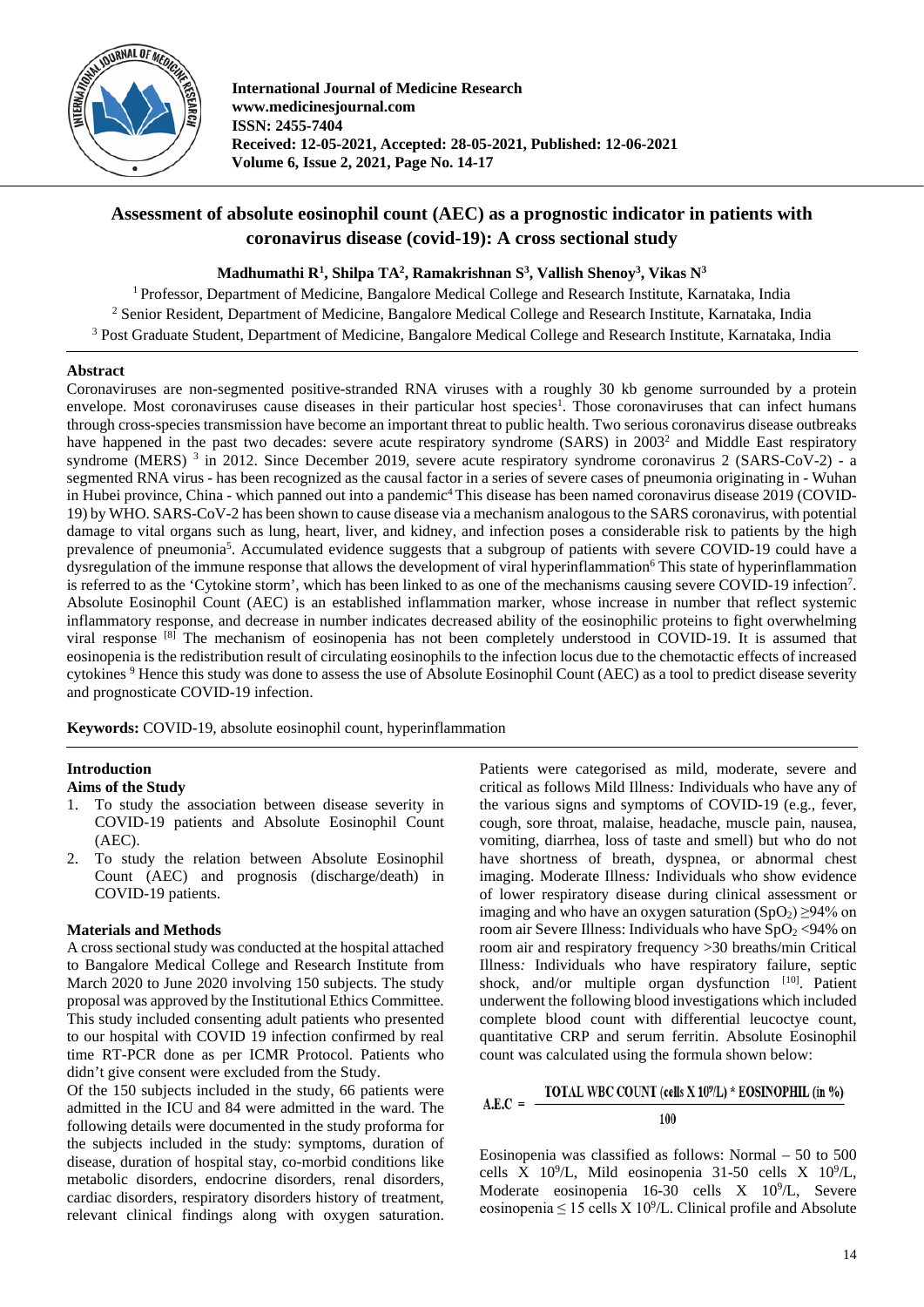Eosinophil Count (AEC) were correlated to assess the disease outcome.

#### **Statistical Analysis**

SPSS (Statistical Package for Social Sciences) version 20. [IBM SPASS statistics (IBM corp. Armonk, NY, USA released 2011)] was used to perform the statistical analysis. Data were entered in the excel spread sheet. Descriptive statistics of the explanatory and outcome variables were calculated by mean, standard deviation for quantitative variables, frequency and proportions for qualitative variables. Inferential statistics were assessed using Pearson's correlation. The level of significance was set at 5%

#### **Results**

Out of 150(100%) subjects, 43(28.7%) subjects were aged above 60 yrs followed by 40(26.7%) subjects aged between 31 to 45 yrs and between 46 to 60 yrs. Mean age of the subjects was  $49.14 \pm 17.24$  yrs Out of 150(100%) subjects, Maximum were males- 89(59.3%).

The demographic distribution of the 150 subjects included in the study are shown in table 1, 2, 3

**Table 1:** Distribution of the Subjects Based On Age

| AGE              | <b>Frequency</b> | Percent |
|------------------|------------------|---------|
| 18 to $30$ yrs   | 27               | 18.0    |
| $31$ to 45 yrs   |                  | 26.7    |
| $46$ to $60$ yrs |                  | 26.7    |
| Above 60 yrs     | 43               | 28.7    |
| Total            | 150              | 100.0   |

**Table 2:** Mean Age Distribution of the Subjects

|     |  |  | Minimum   Maximum   Mean   Std. Deviation |
|-----|--|--|-------------------------------------------|
| Age |  |  |                                           |

**Table 3:** Distribution of the Subjects Based On Gender

| Gender | <b>Frequency</b> | Percent |
|--------|------------------|---------|
| Female |                  |         |
| Male   |                  | 59.1    |
| Total  |                  |         |

Most of the subjects- 62(41.3%) had HTN followed by DM-51(34%), CKD-23(15.3%), IHD- 11(7.3%) as depicted in table 4

**Table 4:** Distribution of the Subjects Based On Co-Morbidities

| <b>Co-morbidities</b> | <b>Frequency</b> | <b>Percentage</b> |
|-----------------------|------------------|-------------------|
| DM                    | 51               | 34                |
| <b>HTN</b>            | 62               | 41.3              |
| Bronchial asthma      |                  |                   |
| <b>COPD</b>           |                  | 0.6               |
| Hypothyroidism        |                  | 4.7               |
| <b>CKD</b>            | 23               | 15.3              |
| IHD                   |                  | 7.3               |
| <b>CVA</b>            | 3                | 2                 |
| Malignancy            |                  |                   |

Table 5 shows the distribution of the subjects based on AEC. 87(58%) subjects were having Normal AEC levels followed by 26(17.3%) subjects having mild AEC, 19(12.7%) subjects having moderate AEC and 18(12%) subjects having severe AEC.

**Table 5:** Distribution of the Subjects Based On AEC

| AEC      | <b>Frequency</b> | Percent |
|----------|------------------|---------|
| Normal   |                  | 58.0    |
| Mild     | 26               | 17.3    |
| Moderate |                  | 12.7    |
| Severe   |                  | 12.0    |
| Total    |                  | (0.01)  |

Out of 150(100%) subjects, 55(36.7%) were mild, 41(27.3%) were severe, 33(2%) were moderate and 21(14%) were critical. Chi- square test was applied to associate the AEC with severity. Chi-square test showed statistical significant association ( $\chi$ 2=194.73; p=0.00) as depicted in table 6

**Table 6:** Cross-Tabulation Based On AEC and Severity

|                         |               |                   | <b>Total</b>             |        |                   |        |
|-------------------------|---------------|-------------------|--------------------------|--------|-------------------|--------|
| <b>Severity</b>         |               | Mild              | <b>Moderate   Normal</b> |        | <b>Severe</b>     |        |
| Mild                    | Count         | 2                 |                          | 53     |                   | 55     |
|                         | $\frac{0}{0}$ | 7.7%              | 0.0%                     | 60.9%  | 0.0%              | 36.7%  |
| Moderate                | Count         | 6                 | $\mathbf{\Omega}$        | 27     | $\mathbf{\Omega}$ | 33     |
|                         | $\%$          | 23.1%             | $0.0\%$                  | 31.0%  | $0.0\%$           | 22.0%  |
| Severe                  | Count         | 18                | 15                       |        |                   | 41     |
|                         | $\%$          | 69.2%             | 78.9%                    | 8.0%   | 5.6%              | 27.3%  |
| Critical                | Count         | $\mathbf{\Omega}$ | 4                        | 0      | 17                | 21     |
|                         | $\%$          | $0.0\%$           | 21.1%                    | 0.0%   | 94.4%             | 14.0%  |
| Total                   | Count         | 26                | 19                       | 87     | 18                | 150    |
|                         | $\%$          | 100.0%            | 100.0%                   | 100.0% | 100.0%            | 100.0% |
| Chi-square value-194.73 |               |                   |                          |        |                   |        |
| $p$ value- $0.00*$      |               |                   |                          |        |                   |        |

\*significant

Absolute eosinophil count levels were compared with other inflammatory markers. Pearson's correlation showed weak, positive significant correlation between AEC and TLC( $r=0.309$ ;  $p=0.00$ ) whereas negative, very weak, nonsignificant correlation was seen between AEC and Hb (r=- 0.129; p=0.115). Weak, negative and significant correlation was seen between AEC and CRP  $(r= -0.262; p=0.001)$ . Very weak, negative and significant correlation was seen between AEC and ferritin ( $r = -0.18$ ;  $p = 0.022$ ).

**Table 7:** Pearson's Correlation of TLC, HB, CRP, Ferritin with  $\triangle$ EC

|            |            | r value | p value |
|------------|------------|---------|---------|
| <b>AEC</b> | <b>TLC</b> | .309    | $.000*$ |
|            | Hb         | $-.129$ | .115    |
|            | ™P         | $-.262$ | $.001*$ |
|            | Ferritin   | $-187$  | ገንን*    |

\*significant

Out of 150 subjects, 66(44%) were admitted in ICU out of which 18 were having severe eosinopenia 19 had moderate and 21 had mild eosinopenia. Whereas out of 84(56%) subjects admitted in ward, 79 had normal eosinophil count and 5 had mild eosinopenia. Chi- square test was applied to associate the AEC severity with ICU and ward patients. Chisquare test showed statistically significant association  $(\gamma 2=104.12; \text{p}=0.00)$ . (Table 8)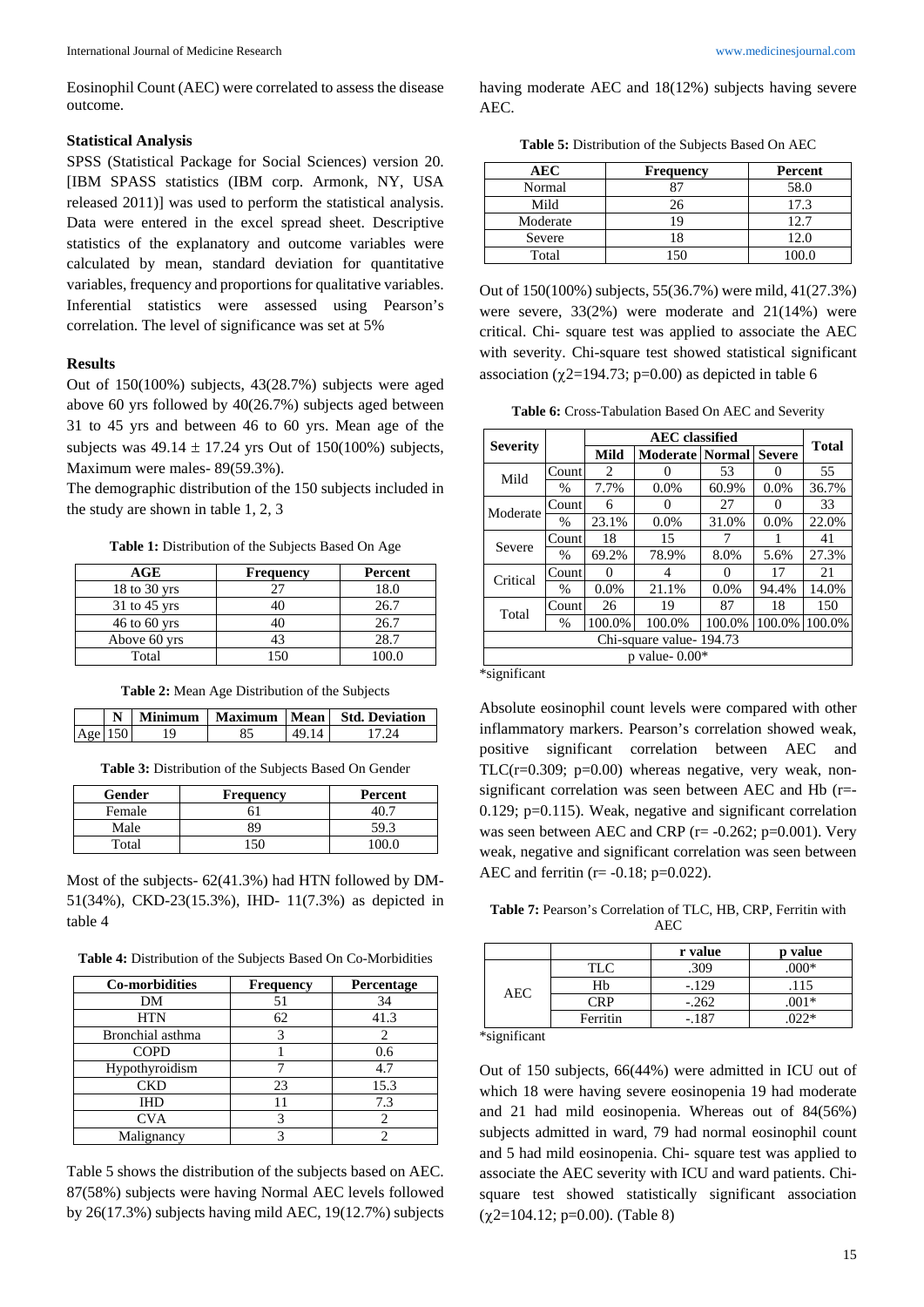**Table 8:** Cross-Tabulation Based On Aec and ICU/Ward

| <b>ICU/WARD</b> |       |               |               |                                         |                        |                |              |  |
|-----------------|-------|---------------|---------------|-----------------------------------------|------------------------|----------------|--------------|--|
|                 |       |               | <b>Normal</b> | Mild                                    | <b>Moderate Severe</b> |                | <b>Total</b> |  |
|                 | Count |               | 21            | 19                                      | 18                     | 66             |              |  |
|                 | ICU   | $\frac{0}{0}$ | 9.2%          | 80.80%                                  | 100%                   | 100.00% 44.00% |              |  |
|                 | Ward  | Count         | 79            |                                         |                        |                | 84           |  |
|                 |       | $\%$          | 90.8%         | 19.20%                                  | 0%                     | 0.00%          | 56.00%       |  |
| Total           | Count | 87            | 26            | 19                                      | 18                     | 150            |              |  |
|                 | %     |               |               | 100.00% 100.00% 100.00% 100.00% 100.00% |                        |                |              |  |

Subjects having normal AEC stayed longer in hospital- 11.31  $\pm$  3.332 days followed by subjects with mild AEC- 8.62  $\pm$ 3.534, moderate AEC- 6.42  $\pm$  1.835 and severe AEC- 5.33  $\pm$ 4.229. (Table 9)

**Table 9:** Distribution of the Subjects Based On Mean Hospital Stay

|          |    | <b>Minimum</b> |    |       | Maximum  Mean   Std. Deviation |
|----------|----|----------------|----|-------|--------------------------------|
| Mild     |    |                |    | 8.62  | 3.534                          |
| Moderate | 19 |                | 10 | 6.42  | 1.835                          |
| Normal   |    |                | 23 | 11.31 | 3.332                          |
| Severe   | 8  |                |    | 5.33  | 4.229                          |

Out of the total 150 subjects, 99 were discharged and 51 patients expired. 51(34%) were dead, out of which 16 were having mild and moderate eosinopenia, 14 were having Severe eosinopenia. Chi- square test was applied to associate the AEC with outcome. Chi-square test showed statistical significant association between AEC and Outcome ( $\gamma$ 2= 76.45; p=0.00). (Table 10)

**Table 10:** Cross-tabulation based On AEC and Outcome

| <b>Outcome</b> |       |               | <b>Total</b> |                 |               |        |  |
|----------------|-------|---------------|--------------|-----------------|---------------|--------|--|
|                |       | <b>Normal</b> | Mild         | <b>Moderate</b> | <b>Severe</b> |        |  |
| Death          | Count |               | 16           | 16              | 14            | 51     |  |
|                | $\%$  | 5.7%          | 61.5%        | 84.2%           | 77.8%         | 34.0%  |  |
| Discharge      | Count | 82            | 10           |                 |               | 99     |  |
|                | $\%$  | 94.3%         | 38.5%        | 15.8%           | 22.2%         | 66.0%  |  |
| Total          | Count | 87            | 26           | 19              | 18            | 150    |  |
|                | %     | 100.0%        | 100.0%       | 100.0%          | 100.0%        | 100.0% |  |

#### **Discussion**

The severity of COVID-19 infection has been linked to the severity of the immune response elicited in the body. The 'Cytokine storm' being presumed to one important mechanism in causing the same. The interaction of the Spike protein of the virus with the ACE2 receptor followed by further downstream signaling principally involving  $T_H1$  cells leads to the so called 'Cytokine Storm' [11] The proinflammatory immune responses of pathogenic Th1 cells and intermediate CD14+ CD16+ monocytes are mediated by membrane-bound immune receptors and downstream signaling pathways. This is followed by the infiltration of macrophages and neutrophils into the lung tissue, which results in a cytokine storm [12] . Particularly, SARS-CoV-2 can rapidly activate pathogenic Th1 cells to secrete proinflammatory cytokines, such as granulocyte-macrophage colony-stimulating factor (GM-CSF) and interleukin-6 (IL-6). GM-CSF further activates CD14+ CD16+ inflammatory monocytes to produce large quantities of IL-6, tumor necrosis factor-α (TNF-α), Interferons and other cytokines  $[13]$  the cytokine storm in COVID-19 is characterized by high expression of IL-6 and TNF-α. Hirano *et al* [14] proposed a

potential mechanism of the cytokine storm caused by the angiotensin 2 (AngII) pathway. Among the various inflammatory markers available, Absolute eosinophil count is found to be reduced in COVID 19 patients in various studies. The pathophysiology for eosinopenia in COVID-19 remains unclear, but it may be multifactorial. Mechanisms may include inhibition of eosinophil egress from the bone marrow, blockade of eosinophilopoiesis, reduced expression of chemokine receptors/adhesion factors, and/or direct eosinophil apoptosis induced by type 1 interferons released during the acute infection  $[15]$ . A study done by Lippi G, Henry B.M, Eosinophil count in severe coronavirus disease 2019, concluded that lower Absolute Eosinophil Count (AEC) was associated with higher ICU admissions and more was the severity of the COVID19 patient [16]. Liua F, Xua, Zhanga Y *et al* found in their study that patients of COVID-19 may benefit from sustained Lopinavir-combined regimen and the increase of Eosinophil may predict the outcome of COVID-19 progression, concluded that lower Eosinophil count was associated with increased severity, poor prognosis and outcome in COVID19 patients  $[17]$ . A study done by Lindsley A W, Schwartz J T, Rothenberg M E, Eosinophil Responses During COVID-19 Infections and Coronavirus Vaccination, concluded that lower the A.E.C more is the severity and is an independent risk factor of mortality in COVID19 patients [18] . Lescure F X, Bouadma L, Nguyen D *et al* with the clinical and virological data of the first cases of COVID-19 in Europe concluded that a lower number of Eosinophils were found in the severe group with COVID-19 and associated poor prognosis  $[19]$ . In a study done by Huang *et al*, AEC was zero in more than half of the COVID-19 patients who eventually transferred to the ICU <a>[20]</a>. This phenomenon described by Shaaban *et al* was called "the almost zero eosinophil effect," probably because of the overwhelming effects of cytokine storm caused by severe infection [21] Although Eosinopenia is not unique to COVID-19, eosinopenia could help to distinguish which patients likely have COVID-19 with actionable reliability [22].

In our study, 87% of the patients admitted to the ICU had Eosinopenia of which 27% of them had severe Eosinopenia. Also 90% of the patients who expired had eosinopenia. The limitations of our study were that the sample size studied was small and limited to a single tertiary care centre. It was a cross sectional study where in a follow eosinophil count wasn't done to study the trends of eosinophil count. Further studies are required to elucidate to the exact mechanism of the Eosinopenia and also to assess the sensitivity and specificity of the same

#### **Conclusion**

The results of this study revealed significant correlation between the clinical severity of COVID 19 illness and severity of Eosinopenia. Hence, Absolute eosinophil count which is already an established marker of inflammation, can also be used as a prognostic indicator in COVID 19 infection

#### **References**

- 1. Shi Z, Hu Z. A review of studies on animal reservoirs of the SARS coronavirus. *Virus Res,*2008:133**:**74-87.
- 2. Donnelly CA, Ghani AC, Leung GM *et al*. Epidemio logical determinants of spread of causal agent of severe acute respiratory syndrome in Hong Kong. *Lancet,*2003:361**:**1761-66.
- 3. Cauchemez S, Fraser C, Van Kerkhove MD *et al*. Middle